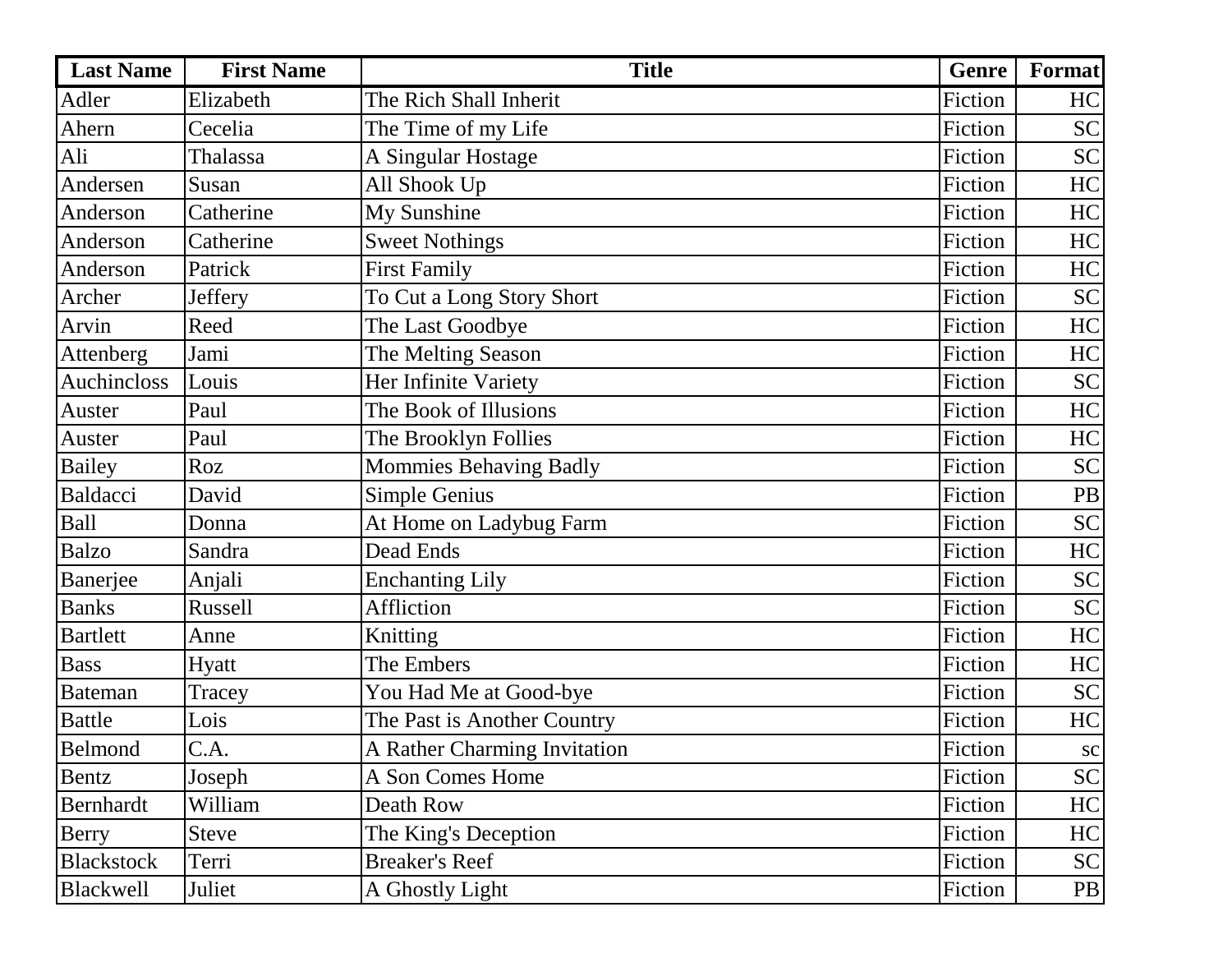| <b>Blatty</b>   | <b>William Peter</b> | The Exorcist                   | Fiction | HC        |
|-----------------|----------------------|--------------------------------|---------|-----------|
| <b>Block</b>    | Valerie              | Was It Something I Said?       | Fiction | HC        |
| <b>Block</b>    | Valerie              | Don't Make a Scene             | Fiction | HC        |
| <b>Blume</b>    | Randy                | Crazy in the Cockpit           | Fiction | HC        |
| <b>Bly</b>      | Stephen              | <b>Last Swan in Sacramento</b> | Fiction | <b>SC</b> |
| Bohjalian       | Chris                | The Sandcastle Girls           | Fiction | <b>SC</b> |
| <b>Bolt</b>     | Robert               | A Man for all Seasons          | Fiction | <b>SC</b> |
| Bonasia         | Lynn                 | <b>Some Assembly Required</b>  | Fiction | <b>SC</b> |
| <b>Booth</b>    | Pat                  | Marry Me                       | Fiction | HC        |
| Bourne          | Joanna               | The Forbidden Rose             | Fiction | <b>PB</b> |
| <b>Bova</b>     | Ben                  | The Immortality Factor         | Fiction | PB        |
| <b>Boykin</b>   | William G.           | Danger Close                   | Fiction | HC        |
| <b>Bradford</b> | <b>Barbara</b>       | Dangerous to Know              | Fiction | HC        |
| <b>Brant</b>    | Marilyn              | <b>According to Jane</b>       | Fiction | <b>SC</b> |
| <b>Brody</b>    | Frances              | Death of an Avid Reader        | Fiction | HC        |
| <b>Brown</b>    | Sandra               | <b>Send No Flowers</b>         | Fiction | HC        |
| <b>Brown</b>    | Sandra               | Friction                       | Fiction | HC        |
| <b>Brown</b>    | Dan                  | The Da Vinci Code              | Fiction | HC        |
| <b>Bryson</b>   | <b>Bill</b>          | In a Sunburned Country         | Fiction | <b>SC</b> |
| <b>Buchan</b>   | Elizabeth            | <b>Separate Beds</b>           | Fiction | HC        |
| <b>Bundrick</b> | Sheramy              | Sunflowers                     | Fiction | <b>SC</b> |
| <b>Bunn</b>     | T. Davis             | Drummer in the Dark            | Fiction | HC        |
| Cabot           | Meg                  | Every Boy's Got One            | Fiction | <b>SC</b> |
| Cabot           | Meg                  | <b>Big Boned</b>               | Fiction | <b>SC</b> |
| Caldwell        | Laura                | The Night I Got Lucky          | Fiction | <b>SC</b> |
| Camp            | Candace              | <b>Small Wonders</b>           | Fiction | <b>SC</b> |
| Cardillo        | Linda                | <b>Across the Table</b>        | Fiction | <b>SC</b> |
| Carey           | Jacqueline           | The Crossley Baby              | Fiction | HC        |
| Carey           | Jacqueline           | It's a Crime                   | Fiction | HC        |
| Caroll          | Robin                | Deliver Us From Evil           | Fiction | <b>SC</b> |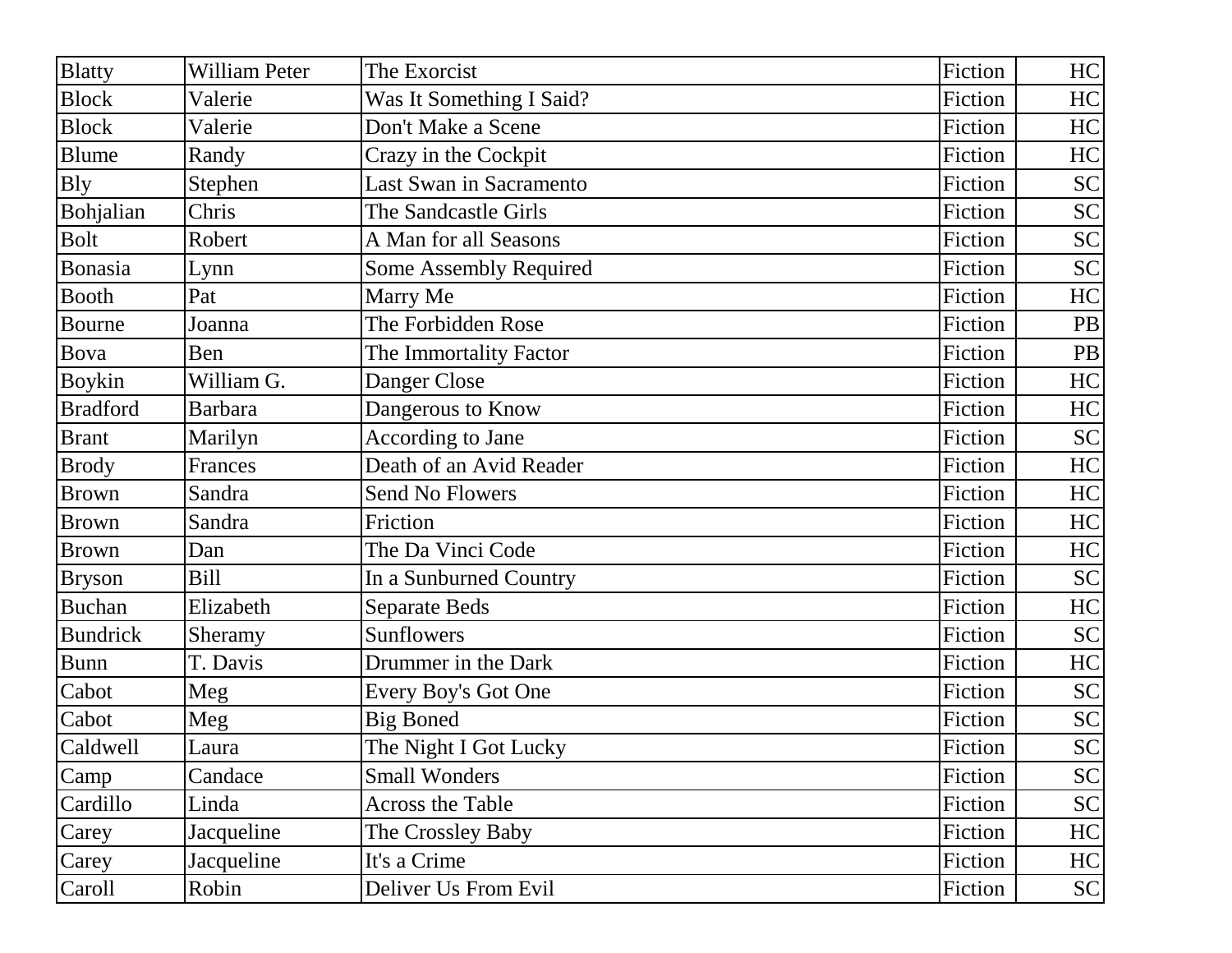| Carr        | Susanna             | Ex, Why, and Me                     | Fiction | <b>SC</b> |
|-------------|---------------------|-------------------------------------|---------|-----------|
| Carr        | Robyn               | <b>Four Friends</b>                 | Fiction | <b>SC</b> |
| Carrisi     | Donato              | The Whisperer                       | Fiction | HC        |
| Carroll     | Ward                | Punk's War                          | Fiction | HC        |
| Carroll     | Leslie              | Spin Doctor                         | Fiction | <b>SC</b> |
| Carter      | Ally                | Cross My Heart and Hope to Spy      | Fiction | <b>SC</b> |
| Case        | John                | The Eighth Day                      | Fiction | HC        |
| Caunitz     | William J.          | Pigtown                             | Fiction | HC        |
| Chiaverini  | Jennifer            | The WindingWays Quilt               | Fiction | <b>SC</b> |
| Chiaverini  | Jennifer            | Mrs. Lincoln's Dressmaker           | Fiction | <b>SC</b> |
| Childress   | <b>Mark</b>         | Crazy in Alabama                    | Fiction | PB        |
| Christopher | Lucy                | Stolen                              | Fiction | <b>SC</b> |
| Clancy      | Tom                 | Hawx                                | Fiction | PB        |
| Clark       | <b>Bridie</b>       | <b>Because She Can</b>              | Fiction | HC        |
| Clark       | Mary Higgins        | Love Music, Loves to Dance          | Fiction | HC        |
| Clark       | <b>Mindy Starns</b> | <b>Beauty to Die For</b>            | Fiction | <b>SC</b> |
| Cleave      | Chris               | Little Bee                          | Fiction | <b>SC</b> |
| Coben       | Harlan              | Deal Breaker                        | Fiction | PB        |
| Connors     | Rose                | <b>Temporary Sanity</b>             | Fiction | HC        |
| Cornwell    | Patricia Daniels    | Post-Mortem                         | Fiction | HC        |
| Cornwell    | Patricia            | From Potter's Field                 | Fiction | HC        |
| Craig       | Peter               | <b>Blood Father</b>                 | Fiction | <b>SC</b> |
| Crane       | Elizabeth           | You must be this Happy to Enter     | Fiction | <b>SC</b> |
| Crew        | Randolph E.         | A Killing Shadow                    | Fiction | HC        |
| Cross       | Amanda              | The Puzzled Heart                   | Fiction | HC        |
| Dailey      | Janet               | Illusions                           | Fiction | HC        |
| Dailey      | Janet               | <b>Notorious</b>                    | Fiction | HC        |
| Daley       | Robert              | The Enemy of God                    | Fiction | HC        |
| D'Amato     | <b>Barbara</b>      | Foolproof                           | Fiction | HC        |
| Daniel      | Debra A.            | Woman Commits Suicide in Dishwasher | Fiction | HC        |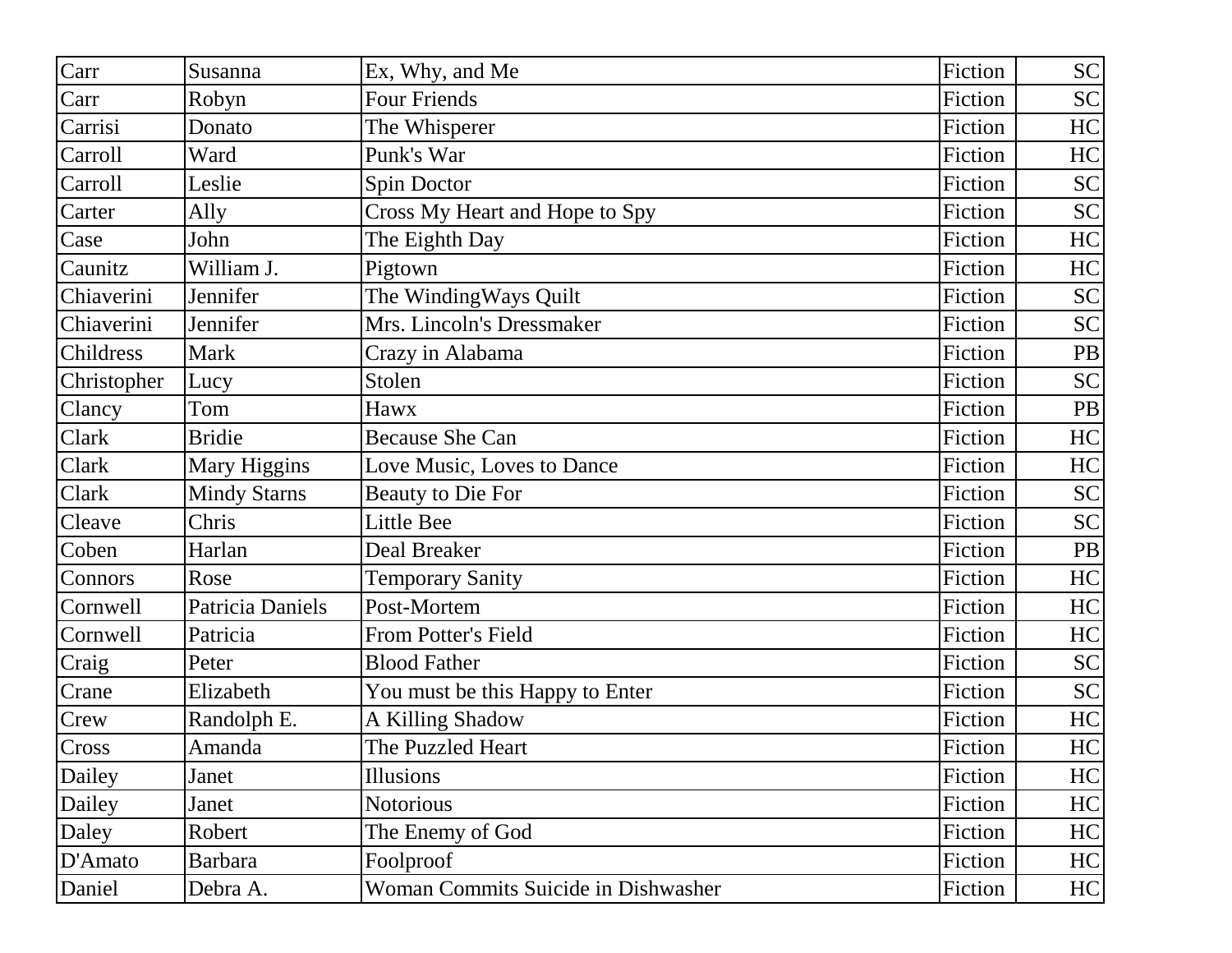| Daum       | Meghan         | The Quality of Life Report      | Fiction | HC        |
|------------|----------------|---------------------------------|---------|-----------|
| Davis      | Kathryn        | The Thin Place                  | Fiction | HC        |
| Davis      | Lindsey        | Rebels & Traitors               | Fiction | HC        |
| Davis      | Patrick A.     | The Passenger                   | Fiction | HC        |
| Davis      | Kathryn        | All We Hold Dear                | Fiction | HC        |
| Delinsky   | <b>Barbara</b> | For My Daughters                | Fiction | HC        |
| Delinsky   | <b>Barbara</b> | <b>Together Alone</b>           | Fiction | HC        |
| Deutermann | P.T.           | <b>Official Privilege</b>       | Fiction | HC        |
| Diamond    | Diana          | The Daughter in Law             | Fiction | HC        |
| Diamond    | Diana          | The Trophy Wife                 | Fiction | HC        |
| Dias       | Dexter         | <b>False Witness</b>            | Fiction | HC        |
| Dias       | Dexter         | Error of Judgment               | Fiction | HC        |
| Dibdin     | Michael        | Vendetta                        | Fiction | HC        |
| Diehl      | William        | Eureka                          | Fiction | HC        |
| Dillon     | Lucy           | Secret of Happy Ever After      | Fiction | <b>SC</b> |
| Dillon     | Lucy           | A Hundred Pieces of Me          | Fiction | <b>SC</b> |
| Dilloway   | Margaret       | How to Be an American Housewife | Fiction | <b>SC</b> |
| Dionne     | Karen          | The Marsh King's Daughter       | Fiction | <b>SC</b> |
| DiPasqua   | Lila           | Princess in His Bed             | Fiction | <b>SC</b> |
| Doetsch    | Richard        | The 13th Hour                   | Fiction | HC        |
| Doherty    | Robert         | <b>Bodyguard of Lies</b>        | Fiction | HC        |
| Donohue    | Meg            | How to Eat a Cupcake            | Fiction | <b>SC</b> |
| Donohue    | Keith          | <b>Angels of Destruction</b>    | Fiction | HC        |
| Donohue    | Keith          | Centuries of June               | Fiction | HC        |
| Douglas    | Anne           | Song in the Air                 | Fiction | HC        |
| Douglas    | Kirk           | Dance with the Devil            | Fiction | HC        |
| Douglas    | Kirk           | The Broken Mirror               | Fiction | HC        |
| Dukes      | Kristopher     | Sworn Virgin                    | Fiction | <b>SC</b> |
| Dulong     | Terri          | Postcards from Cedar Key        | Fiction | <b>SC</b> |
| Dutton     | Danielle       | Margaret The First              | Fiction | <b>SC</b> |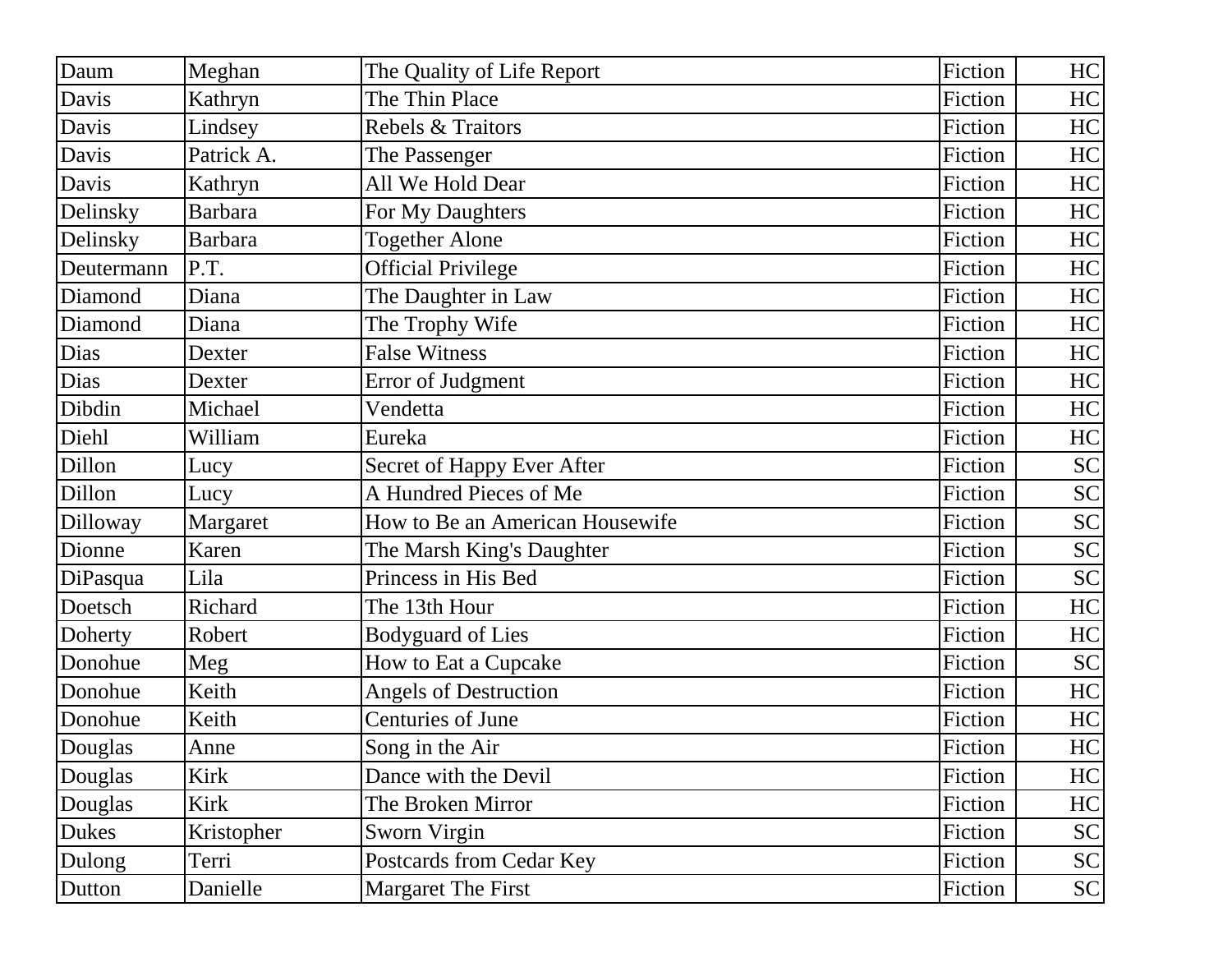| Eagle      | Kathleen        | The Last Good Man                         | Fiction | HC        |
|------------|-----------------|-------------------------------------------|---------|-----------|
| Earley     | Pete            | <b>Lethal Secrets</b>                     | Fiction | HC        |
| Edwards    | Kim             | The Memory Keeper's Daughter              | Fiction | <b>SC</b> |
| Egan       | Jennifer        | The Keep                                  | Fiction | HC        |
| Eggers     | Dave            | A Heartbreaking work of Staggering Genius | Fiction | <b>SC</b> |
| Egleton    | Clive           | Cry Havoc                                 | Fiction | HC        |
| Egleton    | Clive           | Dead Reckoning                            | Fiction | HC        |
| Ehpron     | Delia           | Hanging Up                                | Fiction | HC        |
| Eicher     | Jerry S.        | Rebecca's Choice                          | Fiction | <b>SC</b> |
| Elam       | Jason           | <b>Monday Night Jihad</b>                 | Fiction | HC        |
| Elliott    | Elissa          | Eve                                       | Fiction | HC        |
| Ellis      | Mary            | Abigail's New Hope                        | Fiction | <b>SC</b> |
| Ellis      | Mary            | <b>Never Far From Home</b>                | Fiction | <b>SC</b> |
| Elmer      | Robert          | The Duet                                  | Fiction | <b>SC</b> |
| Ephron     | Nora            | Heartburn                                 | Fiction | <b>SC</b> |
| Ephron     | Hallie          | Never Tell a Lie                          | Fiction | HC        |
| Erhart     | Margaret        | The Butterflies of Grand Canyon           | Fiction | <b>SC</b> |
| Etchart    | Martin          | The Last Shepherd                         | Fiction | <b>SC</b> |
| Evans      | <b>Nicholas</b> | The Loop                                  | Fiction | HC        |
| Fabry      | Chris           | Dogwood                                   | Fiction | <b>SC</b> |
| Fabry      | Chris           | Borders of the Heart                      | Fiction | <b>SC</b> |
| Fai        | Pai Kit         | The Concubine's Daughter                  | Fiction | <b>SC</b> |
| Fairstein  | Linda           | <b>Hell Gate</b>                          | Fiction | HC        |
| Falconer   | Colin           | When We Were Gods                         | Fiction | HC        |
| Falvey     | Patricia        | The Girls of Ennismore                    | Fiction | <b>SC</b> |
| Farrington | Tim             | The Monk Downstairs                       | Fiction | HC        |
| Fasman     | Jon             | The Geographer's Library                  | Fiction | HC        |
| Faulkner   | Colleen         | <b>Just Like Other Daughters</b>          | Fiction | <b>SC</b> |
| Fetzer     | Amy J.          | Tell It To the Marines                    | Fiction | <b>SC</b> |
| Forman     | Steven M.       | <b>Boca Knights</b>                       | Fiction | HC        |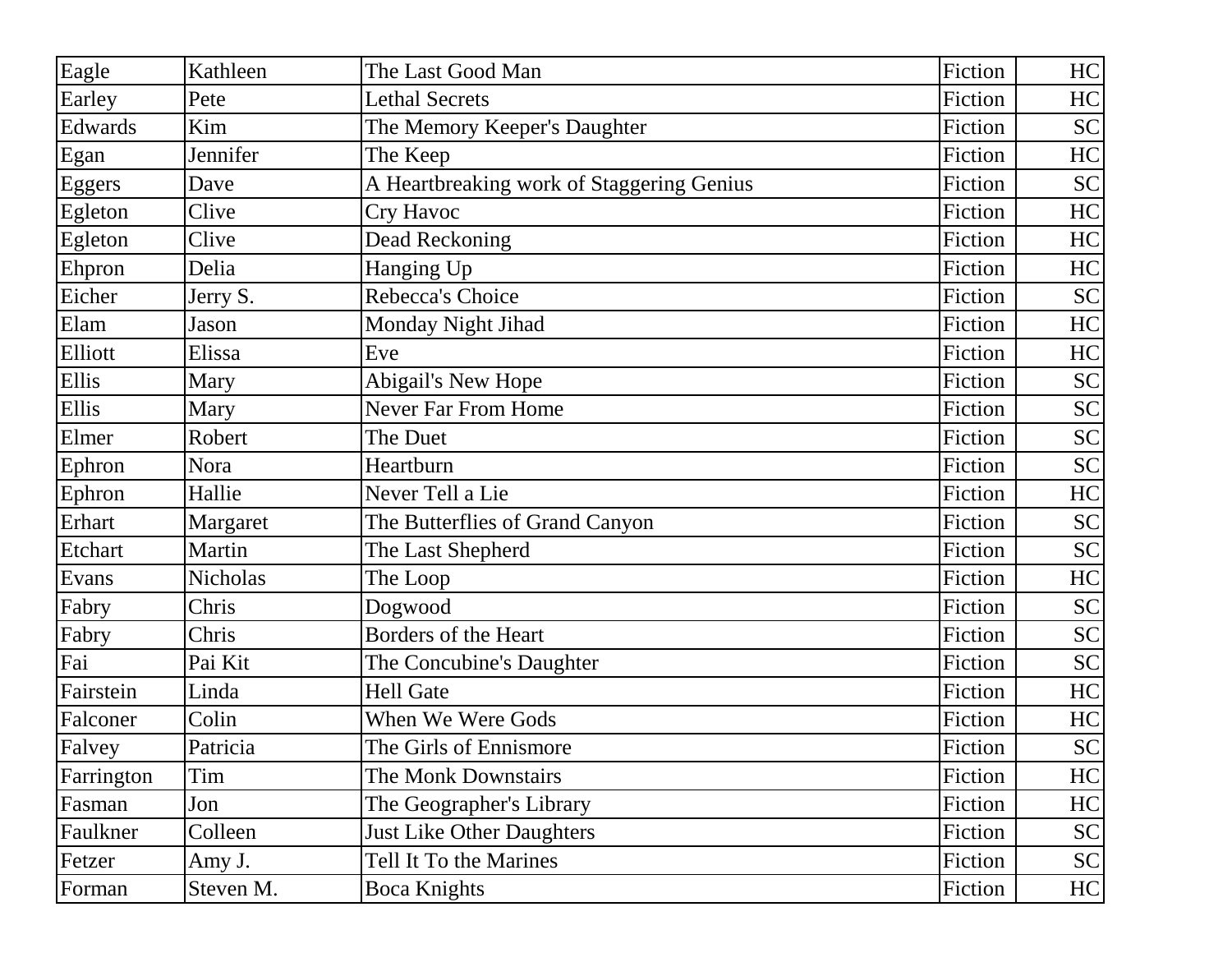| Forster   | Margaret | Lady's Maid                          | Fiction | HC        |
|-----------|----------|--------------------------------------|---------|-----------|
| Forster   | Margaret | Keeping the World Away               | Fiction | HC        |
| Foster    | Lori     | Double the Heat                      | Fiction | <b>SC</b> |
| Foster    | Amy S.   | <b>When Autumn Leaves</b>            | Fiction | <b>SC</b> |
| Fowler    | Connie   | Before Women had Wings               | Fiction | <b>SC</b> |
| Fox       | Janet    | Faithful                             | Fiction | <b>SC</b> |
| Fox       | Kathryn  | <b>Malicious Intent</b>              | Fiction | <b>SC</b> |
| Francis   | Dick     | 10 lb. Penalty                       | Fiction | HC        |
| Franklet  | Duane    | <b>Bad Memory</b>                    | Fiction | HC        |
| Fraser    | Laura    | An Italian Affair                    | Fiction | <b>SC</b> |
| Fraser    | Laura    | All Over the Map                     | Fiction | <b>SC</b> |
| Freedman  | J.F.     | The Disappearance                    | Fiction | HC        |
| Friedmann | Patty    | <b>Side Effects</b>                  | Fiction | HC        |
| Gaffney   | Patricia | Mad Dash                             | Fiction | HC        |
| Ganek     | Danielle | The Summer We Read Gatsby            | Fiction | HC        |
| Ganshert  | Katie    | <b>Wishing on Willows</b>            | Fiction | <b>SC</b> |
| Garrett   | Annie    | Angel Flying Too Close to the Ground | Fiction | HC        |
| Garrett   | Annie    | <b>Because I Wanted You</b>          | Fiction | HC        |
| Garwood   | Julie    | For the Roses                        | Fiction | HC        |
| Garwood   | Julie    | Heartbreaker                         | Fiction | HC        |
| Garwood   | Julie    | Ransom                               | Fiction | HC        |
| Garwood   | Julie    | Come the Spring                      | Fiction | HC        |
| Gaskell   | Whitney  | Pushing 30                           | Fiction | <b>SC</b> |
| Giffin    | Emily    | Love the One You're With             | Fiction | <b>SC</b> |
| Giffin    | Emily    | Love the One You're With             | Fiction | HC        |
| Gilchrist | Micaela  | The Good Journey                     | Fiction | HC        |
| Giraldi   | William  | <b>Busy Monsters</b>                 | Fiction | <b>SC</b> |
| Glancy    | Diane    | Pushing the Bear                     | Fiction | HC        |
| Glass     | Matthew  | <b>Ultimatum</b>                     | Fiction | HC        |
| Glidewell | Jeanne   | The Extinguished Guest               | Fiction | <b>SC</b> |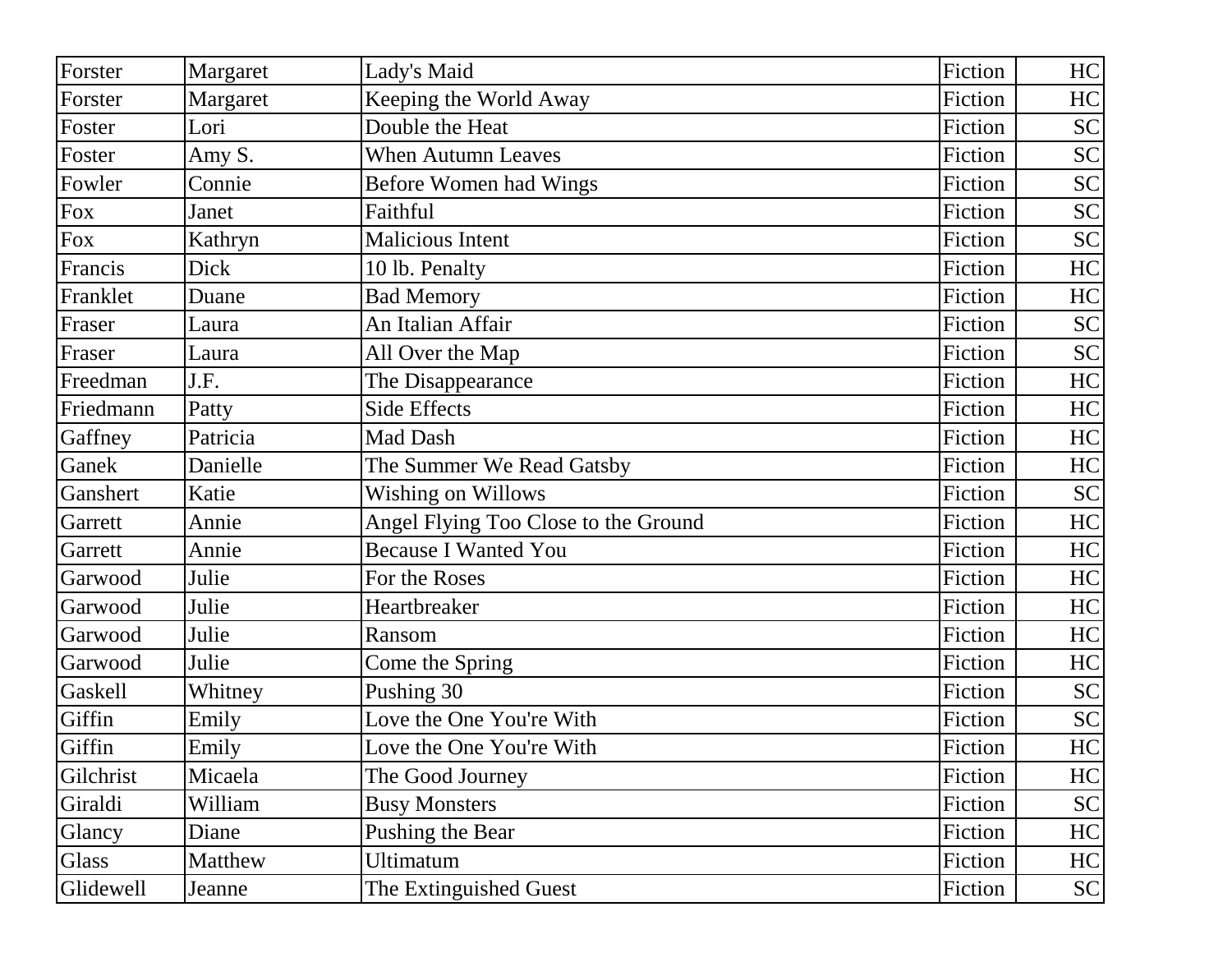| Godwin    | Gail          | Evensong                                        | Fiction | HC                         |
|-----------|---------------|-------------------------------------------------|---------|----------------------------|
| Goldberg  | Leonard       | <b>Deadly Harvest</b>                           | Fiction | HC                         |
| Goodger   | John          | The Druperman Tapes                             | Fiction | HC                         |
| Goodman   | Carol         | The Night Villa                                 | Fiction | <b>SC</b>                  |
| Gordimer  | Nadine        | Get a Life                                      | Fiction | HC                         |
| Gordon    | <b>Bill</b>   | Mary After All                                  | Fiction | HC                         |
| Goudge    | Eileen        | Once In a Blue Moon                             | Fiction | HC                         |
| Goudge    | Eileen        | <b>Blessing in Disguise</b>                     | Fiction | HC                         |
| Gould     | Judith        | Forever                                         | Fiction | HC                         |
| Grady     | James         | <b>River of Darkness</b>                        | Fiction | HC                         |
| Graham    | Mitchell      | <b>Majestic Descending</b>                      | Fiction | HC                         |
| Graham    | Mitchell      | <b>Dead Docket</b>                              | Fiction | HC                         |
| Grazer    | Gigi Levangie | The Starter Wife                                | Fiction | HC                         |
| Green     | Risa          | Notes from the Underbelly                       | Fiction | <b>SC</b>                  |
| Greene    | Amy           | Bloodroot                                       | Fiction | HC                         |
| Grisham   | John          | Playing for Pizza                               | Fiction | HC                         |
| Grisham   | John          | Playing for Pizza                               | Fiction | HC                         |
| Grisham   | John          | The Appeal                                      | Fiction | HC                         |
| Grisham   | John          | The Chamber                                     | Fiction | HC                         |
| Grisham   | John          | The Confession                                  | Fiction | HC                         |
| Gudenkauf | Heather       | One Breath Away                                 | Fiction | <b>SC</b>                  |
| Guilfoile | Kevin         | <b>Cast of Shadows</b>                          | Fiction | HC                         |
| Gunn      | Robin Jones   | <b>Sisterchicks in Wooden Shoes</b>             | Fiction | <b>SC</b>                  |
| Guo       | Xiaolu        | A Concise Chinese-English Dictionary for Lovers | Fiction | HC                         |
| Gutcheon  | <b>Beth</b>   | <b>Leeway Cottage</b>                           | Fiction | HC                         |
| Gutcheon  | Beth          | <b>Saying Grace</b>                             | Fiction | <b>SC</b>                  |
| Gwin      | Minrose       | The Queen of Palmyra                            | Fiction | <b>SC</b>                  |
| Hagena    | Katharina     | The Taste of Apple Seeds                        | Fiction | <b>SC</b>                  |
| Haji      | Naji          | The Sweetness of Tears                          | Fiction | $\ensuremath{\mathbf{SC}}$ |
| Hall      | <b>Brian</b>  | I Should Be Extremely Happy in Your Company     | Fiction | <b>SC</b>                  |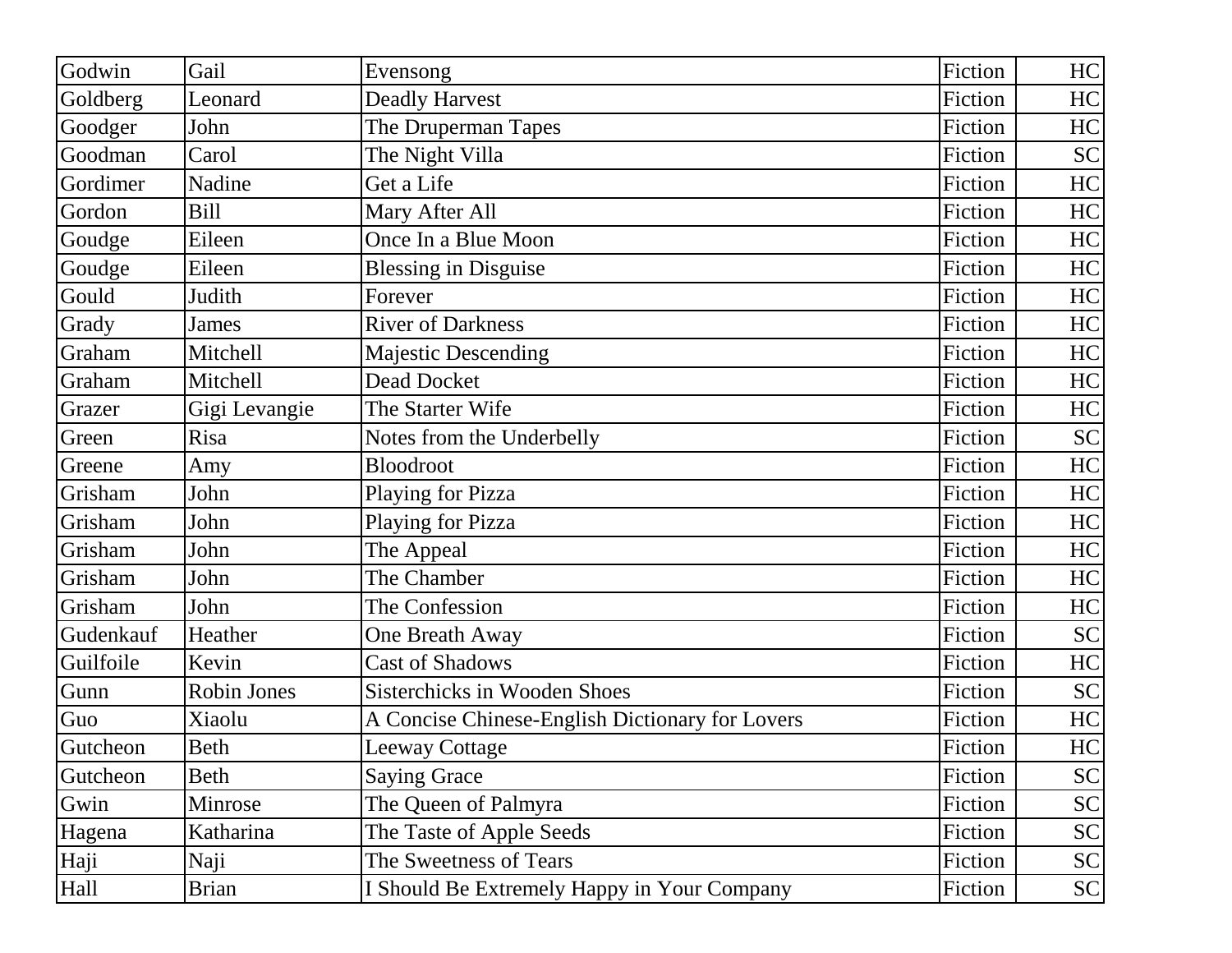| Halpern    | Adena             | Twenty-nine                   | Fiction | <b>SC</b> |
|------------|-------------------|-------------------------------|---------|-----------|
| Hamill     | Peter             | <b>North River</b>            | Fiction | HC        |
| Hamilton   | Jane              | Map of the World              | Fiction | <b>SC</b> |
| Hammond    | Michelle          | <b>Playing God</b>            | Fiction | <b>SC</b> |
| Hannah     | Kristen           | The Nightingale               | Fiction | HC        |
| Heller     | Jane              | The Secret Ingredient         | Fiction | HC        |
| Helprin    | <b>Mark</b>       | <b>Winter's Tale</b>          | Fiction | <b>SC</b> |
| Henderson  | Dee               | The Witness                   | Fiction | <b>SC</b> |
| Hiaasen    | Carl              | <b>Bad Monkey</b>             | Fiction | HC        |
| Hiaasen    | Carl              | <b>Tourist Season</b>         | Fiction | <b>SC</b> |
| Higgins    | <b>Jack</b>       | Day of Judgment               | Fiction | HC        |
| Higgins    | <b>Jack</b>       | Luciano's Luck                | Fiction | HC        |
| Higgins    | <b>Jack</b>       | Exocet                        | Fiction | HC        |
| Higgins    | <b>Jack</b>       | Solo                          | Fiction | HC        |
| Horn       | Stephen           | Law of Gravity                | Fiction | HC        |
| Houston    | Eve               | Scandal in Prior's Ford       | Fiction | <b>SC</b> |
| Inclan     | Jessica Barksdale | The Matter of Grace           | Fiction | <b>SC</b> |
| Indridason | Arnaldur          | Jar City                      | Fiction | <b>SC</b> |
| Janowitz   | <b>Brenda</b>     | Jack with a Twist             | Fiction | <b>SC</b> |
| Johansen   | Iris              | Countdown                     | Fiction | HC        |
| Karon      | Jan               | A New Song                    | Fiction | HC        |
| Kaslow     | Sally             | The Late, Lamented Molly Marx | Fiction | HC        |
| Kenyon     | Sherrilyn         | Dark Side of the Moon         | Fiction | HC        |
| Khoury     | Raymond           | The Last Templar              | Fiction | PB        |
| Khoury     | Raymond           | The Templar Salvation         | Fiction | <b>PB</b> |
| Khoury     | Raymond           | The Devil's Elixir            | Fiction | <b>PB</b> |
| Kienzle    | William X.        | The Gathering                 | Fiction | HC        |
| Kingsbury  | Karen             | Forgiven                      | Fiction | <b>SC</b> |
| Kingsolver | <b>Barbara</b>    | <b>Prodigal Summer</b>        | Fiction | HC        |
| Kingston   | Maxine            | <b>Tripmaster Monkey</b>      | Fiction | HC        |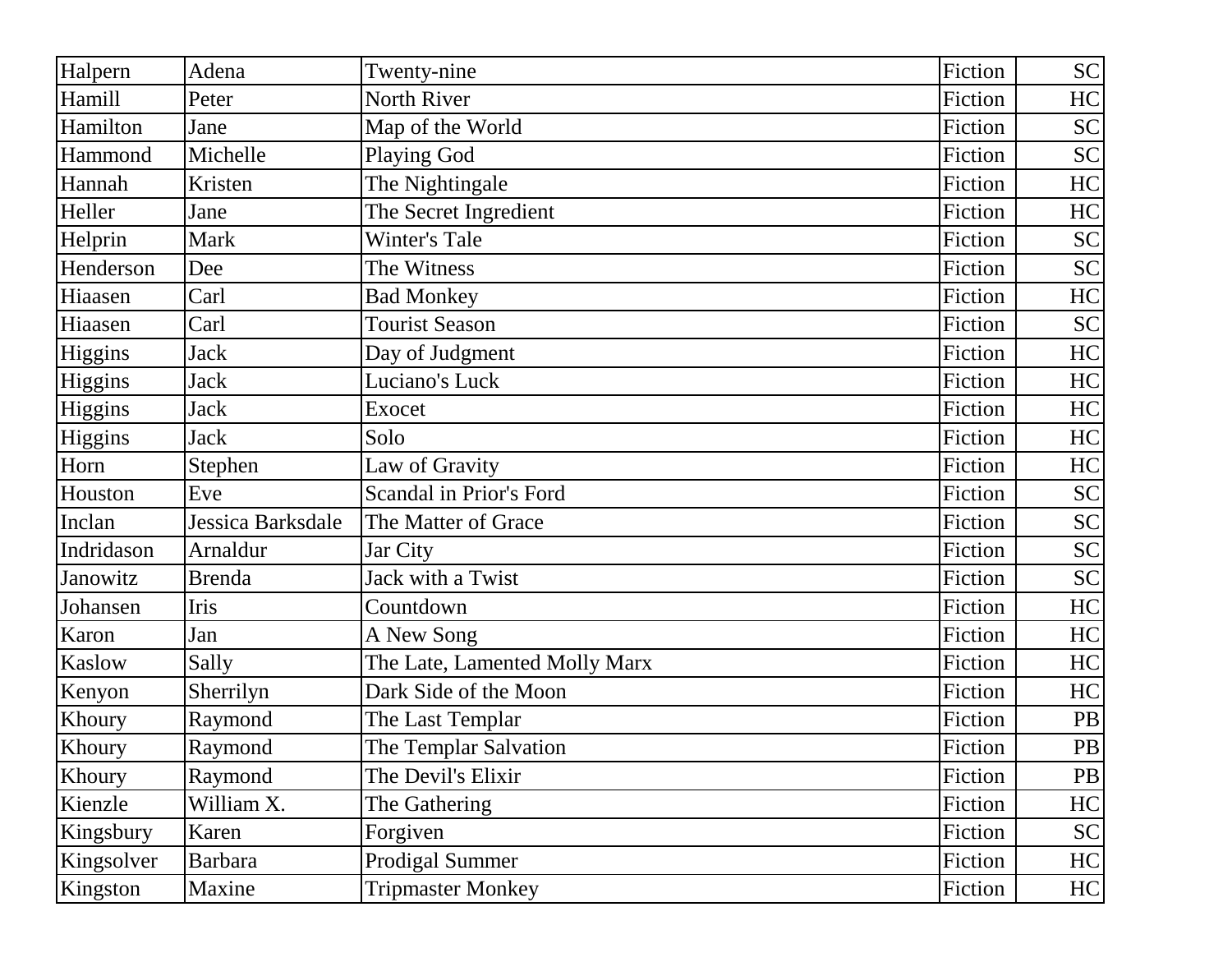| Kleypas   | Lisa           | <b>Smooth Talking Stranger</b>              | Fiction | HC        |
|-----------|----------------|---------------------------------------------|---------|-----------|
| Knox      | Elizabeth      | <b>Billie's Kiss</b>                        | Fiction | HC        |
| Kubica    | Mary           | <b>Pretty Baby</b>                          | Fiction | <b>SC</b> |
| Kundera   | Milan          | The Unbearable Lightness of Being           | Fiction | <b>SC</b> |
| Labiner   | Norah          | <b>Our Sometime Sister</b>                  | Fiction | <b>SC</b> |
| LaHaye    | Tim            | The Indwelling                              | Fiction | HC        |
| LaHaye    | Tim            | The Mark                                    | Fiction | HC        |
| LaHaye    | Tim            | The Secret on Ararat                        | Fiction | HC        |
| Larsson   | Stieg          | The Girl with the Dragon Tattoo             | Fiction | HC        |
| Larsson   | Kevin          | The Girl Who Kicked the Hornet's Nest       | Fiction | HC        |
| Lawton    | John           | <b>Sweet Sunday</b>                         | Fiction | HC        |
| Livesey   | Margot         | <b>Banishing Verona</b>                     | Fiction | HC        |
| Logan     | Chuck          | Vapor Trail                                 | Fiction | HC        |
| Lund      | Tami           | <b>Candy Crush</b>                          | Fiction | <b>SC</b> |
| Macomber  | Debbie         | <b>Return To Promise</b>                    | Fiction | HC        |
| Macomber  | Debbie         | <b>Return to Promise</b>                    | Fiction | HC        |
| Malamud   | <b>Bernard</b> | The Natural                                 | Fiction | <b>SC</b> |
| Mallery   | Susan          | <b>Three Sisters</b>                        | Fiction | <b>SC</b> |
| Mallery   | Susan          | Daughters of the Bride                      | Fiction | <b>SC</b> |
| Maloney   | Leo J.         | <b>Termination Orders</b>                   | Fiction | <b>PB</b> |
| McCormick | Patricia       | Sold                                        | Fiction | <b>SC</b> |
| McCoy     | Judi           | Match Made in Heaven                        | Fiction | HC        |
| McDermott | Andy           | <b>Return to Atlantis</b>                   | Fiction | PB        |
| McDermott | Andy           | The Shadow Protocol                         | Fiction | <b>SC</b> |
| McKade    | Maureen        | A Reason to Sin                             | Fiction | HC        |
| McKenna   | Shannon        | Fade to Midnight                            | Fiction | HC        |
| McLane    | Luann          | Trick My Truck but Don't Mess with My Heart | Fiction | HC        |
| McNamara  | Joseph         | The Blue Mirage                             | Fiction | HC        |
| Mead      | Richelle       | Gameboard of the Gods                       | Fiction | HC        |
| Meyer     | Joyce          | The Penny                                   | Fiction | HC        |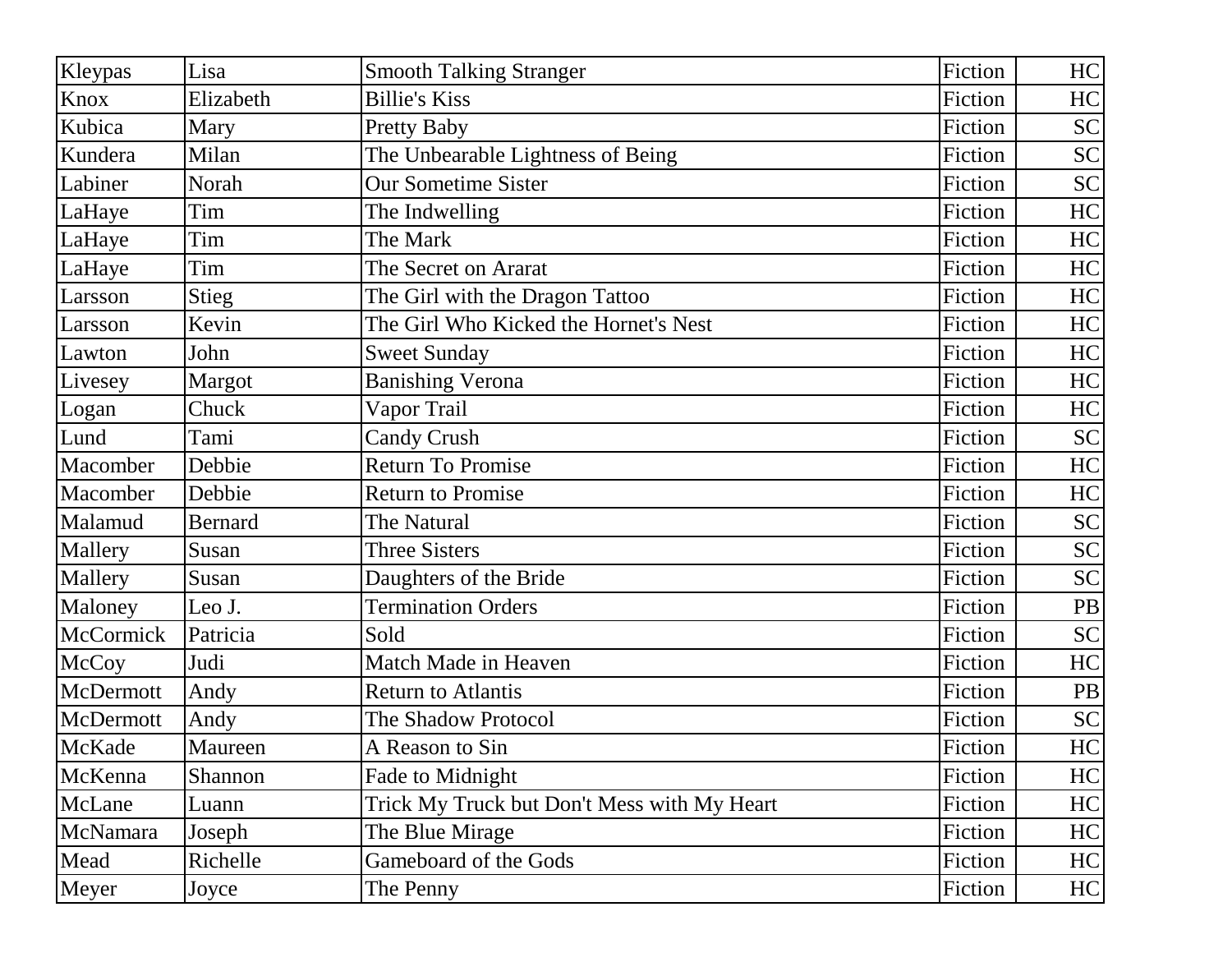| Miller    | Linda Lael   | <b>Wanted Man</b>                        | Fiction | HC        |
|-----------|--------------|------------------------------------------|---------|-----------|
| Montanari | Richard C.   | The Rosary Girls                         | Fiction | HC        |
| Morais    | Richard C.   | Hundred-Foot Journey                     | Fiction | <b>SC</b> |
| Morais    | Richard C.   | The Hundred-foot Journey                 | Fiction | <b>SC</b> |
| Morgan    | Morgan       | <b>Scandalous Lady</b>                   | Fiction | HC        |
| Morsi     | Pamela       | <b>Marrying Stone</b>                    | Fiction | HC        |
| Myracle   | Lauren       | <b>Bliss</b>                             | Fiction | HC        |
| North     | Hailey       | Dear Love Doctor                         | Fiction | HC        |
| North     | Anna         | America Pacifica                         | Fiction | HC        |
| Oates     | Joyce Carol  | We Were the Mulvaney's                   | Fiction | HC        |
| O'Brien   | Edna         | House of Splendid Isolation              | Fiction | HC        |
| O'Brien   | Tim          | The Nuclear Age                          | Fiction | <b>SC</b> |
| Palmer    | Michael      | <b>Fifth Vial</b>                        | Fiction | HC        |
| Parker    | T. Jefferson | The Renegades                            | Fiction | HC        |
| Parker    | Robert B.    | Hugger Mugger                            | Fiction | HC        |
| Patterson | James        | The Beach House                          | Fiction | PB        |
| Patterson | James        | 7th Heaven                               | Fiction | <b>SC</b> |
| Patterson | James        | Private London                           | Fiction | <b>SC</b> |
| Patterson | James        | Sam's Letters to Jennifer                | Fiction | HC        |
| Patterson | James        | Private                                  | Fiction | <b>SC</b> |
| Patterson | John         | The Murder House                         | Fiction | <b>SC</b> |
| Patterson | <b>James</b> | The Beach House                          | Fiction | <b>PB</b> |
| Patterson | James        | Saving the World                         | Fiction | <b>PB</b> |
| Patterson | James        | Zoo                                      | Fiction | PB        |
| Patterson | <b>James</b> | Sunday's at Tiffany's                    | Fiction | HC        |
| Pleiter   | Allie        | Queen Ester & the Second Graders of Doom | Fiction | <b>SC</b> |
| Puzo      | Mario        | The Godfather                            | Fiction | HC        |
| Ray       | Jeanne       | <b>Eat Cake</b>                          | Fiction | HC        |
| Rendell   | Joanne       | The Professors' Wives' Club              | Fiction | <b>SC</b> |
| Riggle    | Kristina     | Real Life & Liars                        | Fiction | <b>SC</b> |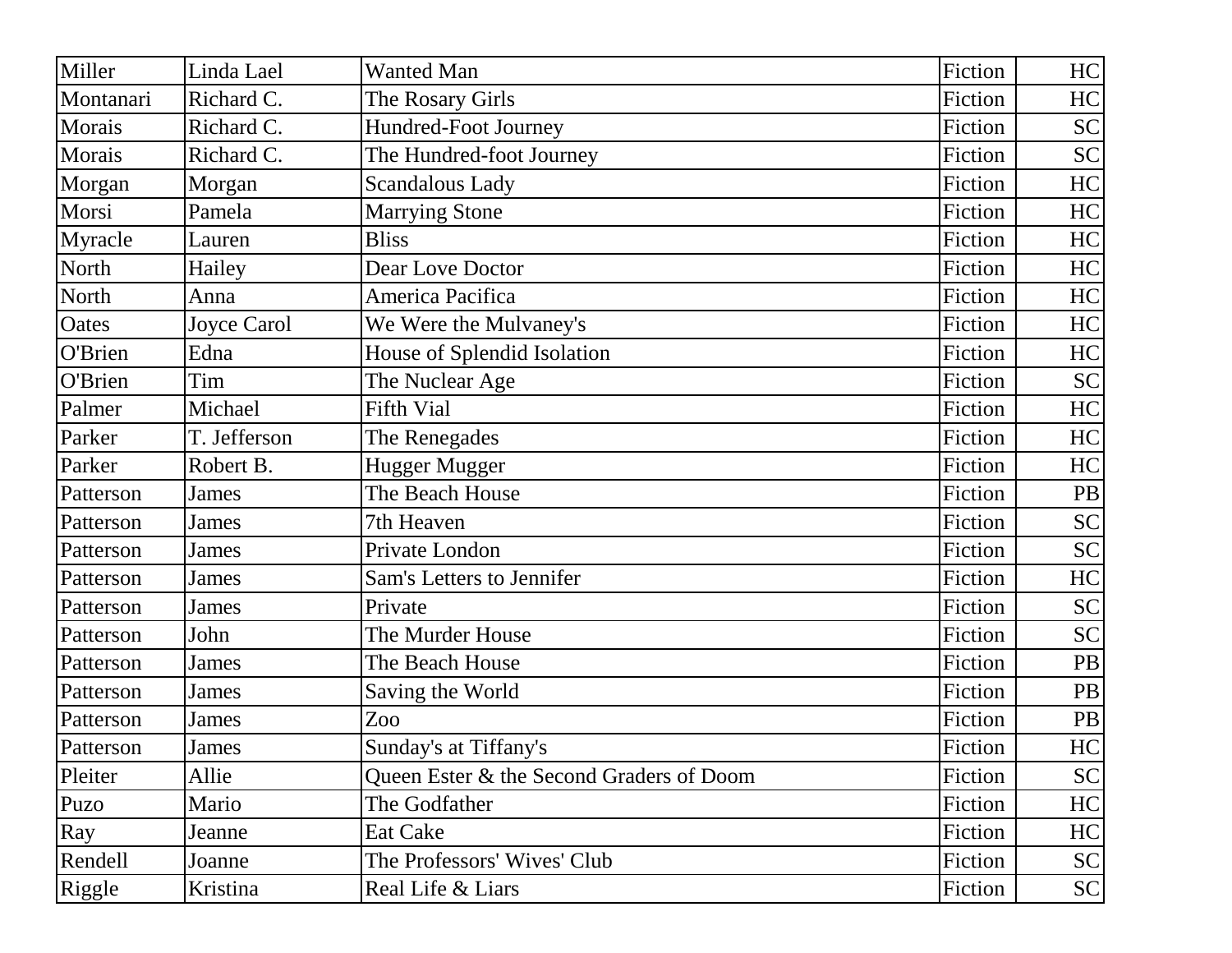| Riley           | Judith         | The Oracle Glass              | Fiction | <b>SC</b> |
|-----------------|----------------|-------------------------------|---------|-----------|
| Riley           | Lia            | <b>Upside Down</b>            | Fiction | <b>SC</b> |
| Rivers          | Francine       | Voice in the Wind             | Fiction | <b>SC</b> |
| Rivers          | Francine       | An Echo in the Darkness       | Fiction | <b>SC</b> |
| Roberts         | Nora           | Dark Witch                    | Fiction | <b>SC</b> |
| Roberts         | Nora           | <b>Shadow Spell</b>           | Fiction | <b>SC</b> |
| Roberts         | Nora           | Carolina Moon                 | Fiction | HC        |
| Roberts         | Nora           | <b>Lovers and Dreamers</b>    | Fiction | <b>SC</b> |
| Roberts         | Nora           | <b>Blood Magick</b>           | Fiction | <b>SC</b> |
| Robertson       | Pat            | The End of the Age            | Fiction | HC        |
| Roecker         | Lisa & Laura   | The Liar Society              | Fiction | <b>SC</b> |
| Rogan           | <b>Barbara</b> | A Dangerous Fiction           | Fiction | <b>SC</b> |
| Rosenberg       | Joel C.        | The First Hostage             | Fiction | HC        |
| Rosenberg       | Joel C.        | Damascus Countdown            | Fiction | HC        |
| Rosenberg       | Joel C.        | The Third Target              | Fiction | HC        |
| Rosenberg       | Joel C.        | The Tehran Initiative         | Fiction | <b>SC</b> |
| Rosenberg       | Joel C.        | <b>Without Warning</b>        | Fiction | HC        |
| Rosenberg       | Joel C.        | The Kremlin Conspiracy        | Fiction | HC        |
| Rosenberg       | Joel C.        | The Twelfth Imam              | Fiction | HC        |
| Ross            | JoAnn          | <b>Bayou Bad Boys</b>         | Fiction | <b>SC</b> |
| Rubino          | Jane           | Lady Vernon and Her Daughter  | Fiction | HC        |
| <b>Sanders</b>  | Lawrence       | <b>McNally's Caper</b>        | Fiction | HC        |
| Schupack        | Deborah        | <b>Sylvan Street</b>          | Fiction | <b>SC</b> |
| Sebold          | Alice          | The Lovely Bones              | Fiction | <b>SC</b> |
| Shaffner        | George         | One Part Angel                | Fiction | HC        |
| <b>Shattuck</b> | Jessica        | Women in the Castle           | Fiction | <b>SC</b> |
| Sheldon         | Sidney         | The Doomsday Conspiracy       | Fiction | HC        |
| Shuken          | Julia          | In the House of My Pilgrimage | Fiction | <b>SC</b> |
| Shuken          | Jullia         | Day of the East Wind          | Fiction | <b>SC</b> |
| Spain           | Peter          | <b>Blood Scenario</b>         | Fiction | HC        |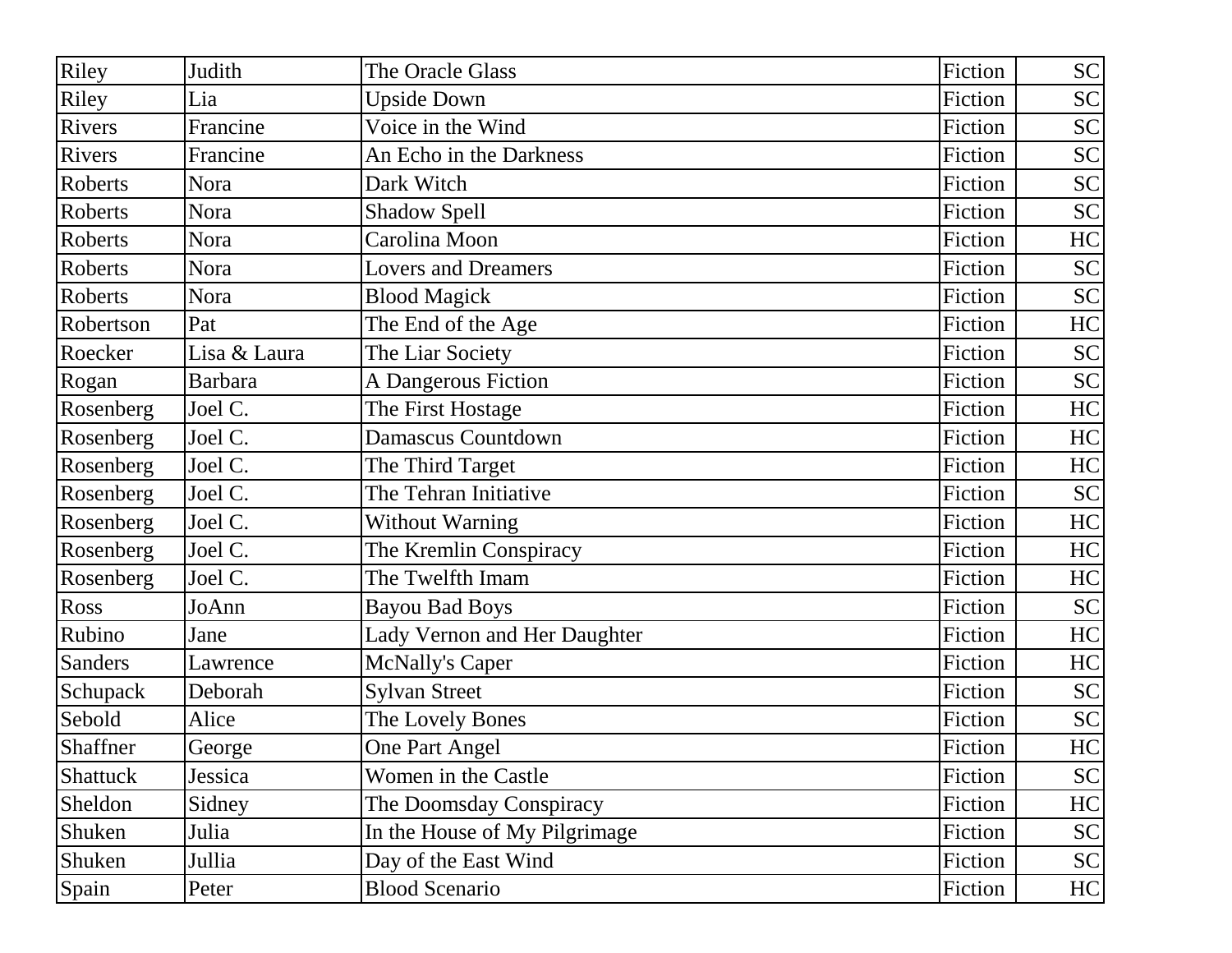| <b>Sparks</b>  | <b>Nicholas</b>      | The Guardian                    | Fiction | HC        |
|----------------|----------------------|---------------------------------|---------|-----------|
| <b>Sparks</b>  | <b>Nicholas</b>      | The Best of Me                  | Fiction | <b>SC</b> |
| Spencer        | LaVyrle              | <b>That Camden Summer</b>       | Fiction | HC        |
| Spencer        | LaVyrle              | <b>Morning Glory</b>            | Fiction | HC        |
| Steel          | Danielle             | No Greater Love                 | Fiction | HC        |
| <b>Steel</b>   | Danielle             | The Gift                        | Fiction | HC        |
| <b>Steel</b>   | Danielle             | The Wedding                     | Fiction | HC        |
| <b>Stewart</b> | Tricia               | Calendar Girl                   | Fiction | <b>SC</b> |
| Strohmeyer     | Sarah                | <b>Bubble a Broad</b>           | Fiction | HC        |
| Tarr           | Judith               | <b>Rite of Conquest</b>         | Fiction | <b>SC</b> |
| Taylor         | Janelle              | Wild Winds                      | Fiction | HC        |
| Thesman        | Jean                 | A Sea So Far                    | Fiction | HC        |
| Thompson       | <b>Nancy Robards</b> | <b>Angel In Provence</b>        | Fiction | <b>SC</b> |
| Thompson       | Jean                 | Up Hill all the way             | Fiction | HC        |
| Thompson       | Renee                | The Bridge at Valentine         | Fiction | <b>SC</b> |
| Townley        | Gemma                | The Importance of Being Married | Fiction | <b>SC</b> |
| Trollope       | Joanna               | The Men and the Girls           | Fiction | <b>SC</b> |
| Valentine      | Katherine            | The Haunted Rectory             | Fiction | <b>SC</b> |
| Van Wert       | William              | What's It All About?            | Fiction | HC        |
| Voelker        | John                 | Small Town D. A.                | Fiction | <b>SC</b> |
| Wall           | Kathryn R.           | <b>Perdition House</b>          | Fiction | HC        |
| Wall           | Judith               | A Good Man                      | Fiction | <b>SC</b> |
| Wall           | Kathryn R.           | St. John's Folly                | Fiction | <b>SC</b> |
| Walters        | Minette              | The Devil's Feather             | Fiction | HC        |
| Warren         | Nancy                | Turn Left at Sanity             | Fiction | <b>SC</b> |
| Webb           | James                | The Emperor's General           | Fiction | HC        |
| Weir           | Alison               | <b>Innocence Traitor</b>        | Fiction | HC        |
| Weisberger     | Lauren               | Last Night at Chateau Marmont   | Fiction | HC        |
| White          | Michael              | <b>Beautiful Assassin</b>       | Fiction | HC        |
| White          | Michael              | <b>Soul Catcher</b>             | Fiction | HC        |